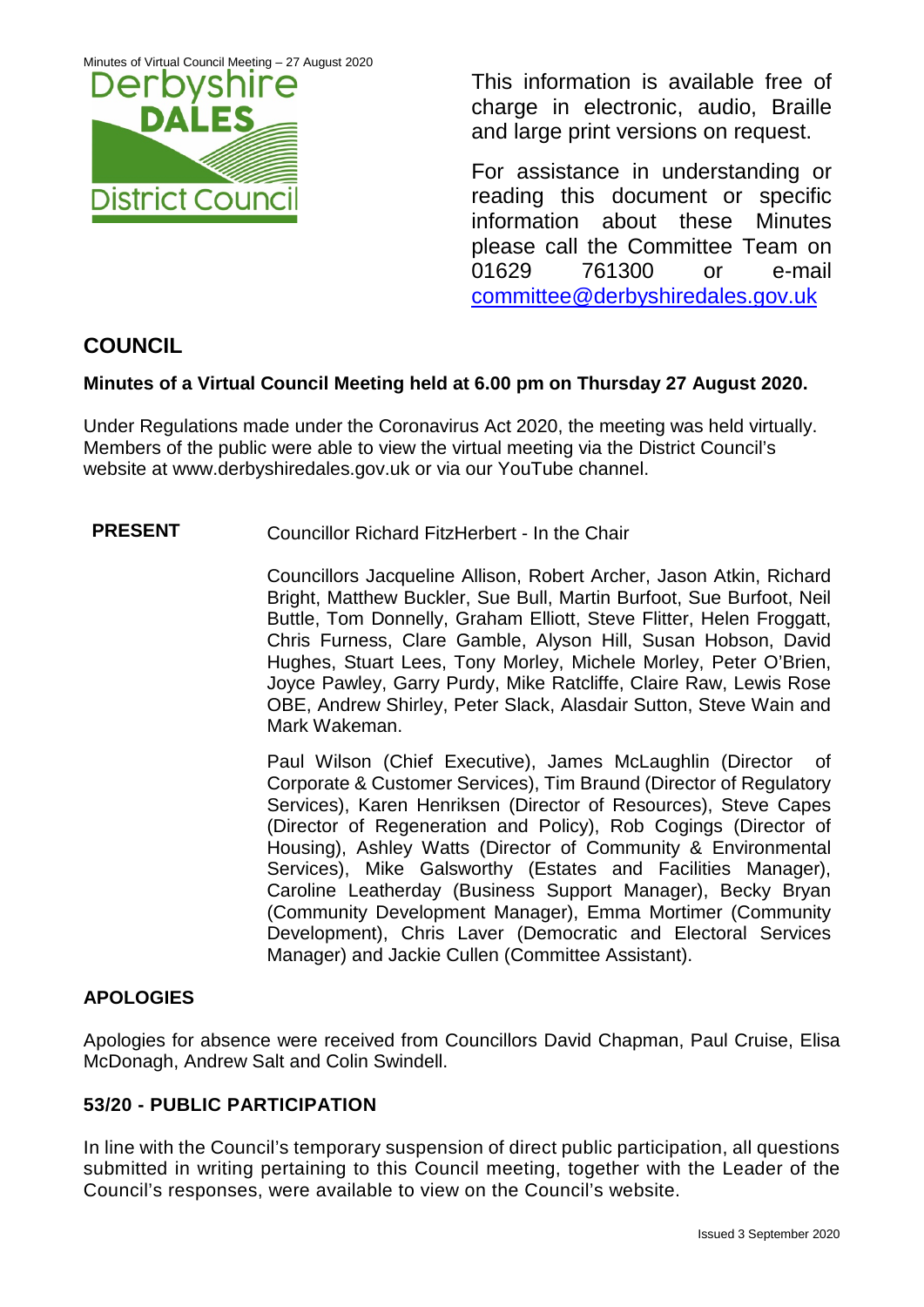Councillor Claire Raw joined the meeting at 6.06pm during this item.

It was moved by Councillor Richard FitzHerbert, seconded by Councillor Garry Purdy and

| <b>RESOLVED</b> | That the following Minutes of the Derbyshire Dales District Council be |
|-----------------|------------------------------------------------------------------------|
| (unanimously)   | approved as a correct record:                                          |

Council – 15 July 2020 Annual Council – 22 July 2020 Extraordinary meeting – 12 August 2020

# **55/20 - LEADERS' ANNOUNCEMENTS**

Councillor Garry Purdy, Leader of the Council, read out the following statement:

Between now and Christmas this Authority faces three Key Challenges:

- 1. The Boundary Commission have agreed upon the total numbers of Members for this Authority in the future to be 34. The Director of Corporate & Customer Services has called a meeting of Group Leaders to discuss this, but I would ask each and every Member to contribute to this debate and submit ideas as to where lines might be drawn on a new Boundary map for Derbyshire Dales. It comes as no surprise to me on the figure of 34, as that was the figure put forward by the Boundary Commission Officers at our initial meeting. In order to help Members with this issue I think it would be helpful if a Mapping exercise took place with some suggested modelling.
- 2. This exercise though might be affected by a Government White Paper that is due in September/October time on Devolution. There is much speculation throughout the Country with regard to this, but I believe that it would be wise to keep our speculation to what is actually revealed in the White Paper.
- 3. Vision Derbyshire is critical to the Devolution White paper and it has reached a very critical stage as to its next move, a move that will hopefully see all Derbyshire Leaders sign a joint letter to Government requesting a meeting in order to present our case for Vision Derbyshire. I will keep Members, Opposition Leaders and this Authority updated as to the progress or otherwise on Vision Derbyshire.
- 4. A White Paper on sweeping Planning Reform is out now for consultation and Mike Hase is currently working on this to see what it actually means for our Planning Committee. The White Paper, entitled "Planning for the Future" is on the Gov.doc website. I urge all those connected with planning to take an early view on it.

# **56/20 - CHAIRMAN'S ANNOUNCEMENTS**

Due to the current Covid-19 situation, the Chairman of the District of Derbyshire Dales had no updates.

# **57/20 – COMMITTEES**

It was moved by Councillor Richard FitzHerbert, seconded by Councillor Jason Atkin and

**RESOLVED** (unanimously) That the non-exempt minutes of the Committees listed in the Minute Book for the period 02 July 202 to 20 August 2020 be received.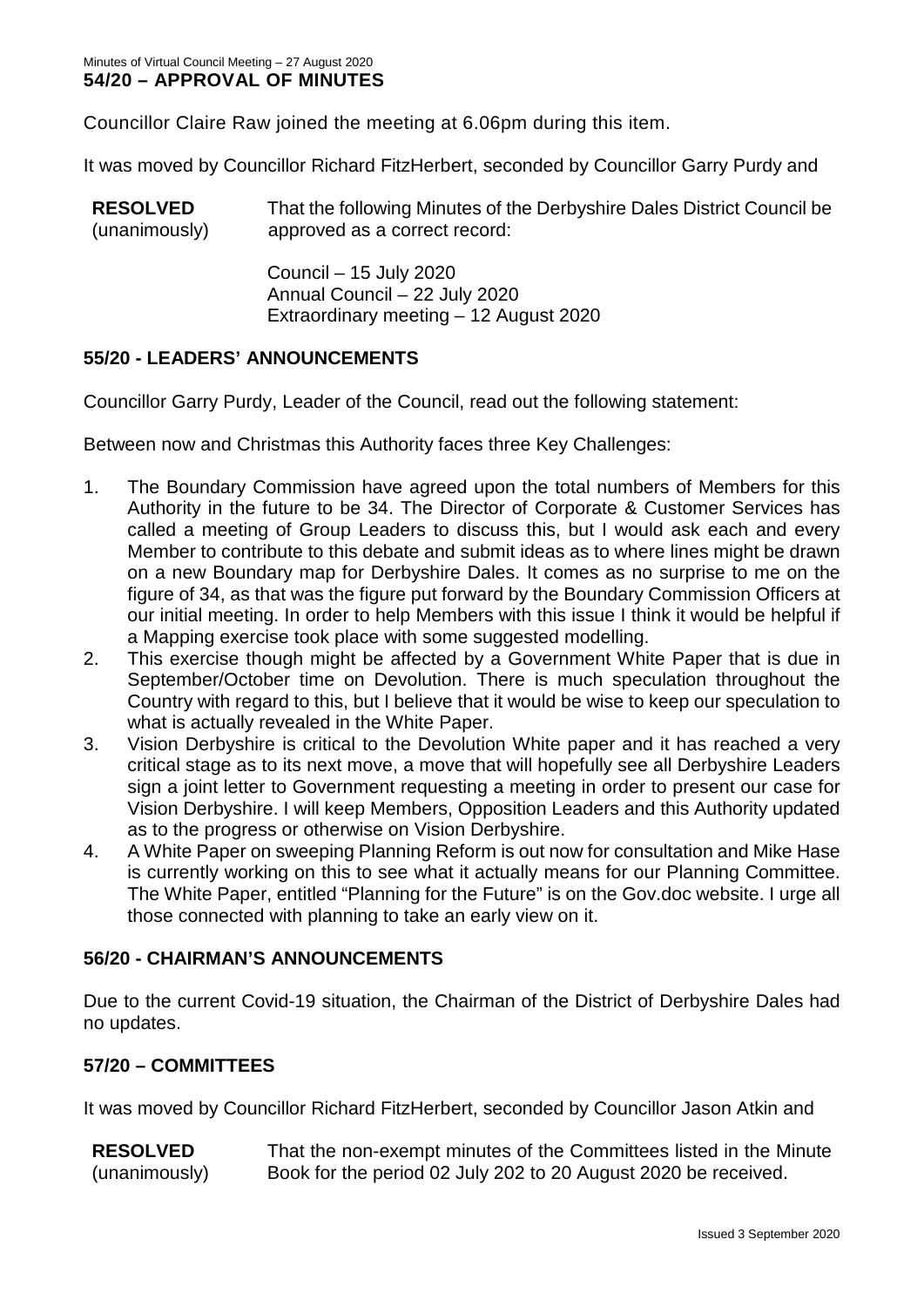# **Question from Councillor Clare Gamble to Councillor Garry Purdy, Leader of the Council:**

"In a motion presented to council regarding the use of glyphosate, members were told that it *was used at times that would not bring it into contact with the public.* 

*Can you confirm what the time limits on the use of glyphosate by council workers or council contractors are?"*

Councillor Purdy gave the following response.

Town Centre areas will be permitted at any time other than between the hours of 4 a.m. and 7 a.m. This is to avoid pedestrian footfall in these high tourist areas.

Although there are no set times for the rural areas, the contractor should ensure that all laws and regulations relating to the application of Herbicide Products are strictly adhered to, including using an approved pesticide that has been approved by the Department for Environment, Food & Rural Affairs (DEFRA), COSHH regulations and the Control of Pesticides Regulations (COPR).

District Council staff no longer use Glyphosate, but in the past the operatives sprayed early in the mornings, at the start of the shift, or in places where there is low footfall and after undertaking a dynamic risk assessment before the commencement of any spraying.

A report on future use will be presented to the Community & Environment Committee in October. I am also aware that Officers are investigating a concern you have raised and will update you in due course.

### **59/20 - NON TRADITIONAL HOMES IMPROVEMENT SCHEME**

The Council were asked to consider a proposal for a bid to the Government's recently announced Green Homes Grant: Local Authority Delivery (GHG: LAD). The funding package could reach £1,000,000 comprising government grant, council funding and further contributions from Platform Housing Group. The focus of the programme was a further round of improvement works to non-traditional homes in the Derbyshire Dales together with energy efficiency measures to Platform housing stock.

The Council recently funded a programme of external wall insulation improvements to 11 non-traditional homes on Hurst Farm as part of the Hurst Farm Regeneration Project, and across the Derbyshire Dales there remained 68 non-traditional homes: Hurst Farm (33), Brookside, Ashbourne (24), Hognaston (6), Oker, Darley Dale (4) and Tansley (1), which were some of the least energy efficient homes in the district. A second round of insulation improvements on Hurst Farm was proposed, with the potential addition of further properties in Tansley and Darley Dale, subject to the identification of suitable funding.

The timetable for the Government's new £200m funding package was very challenging, with bids to be submitted by the 1<sup>st</sup> September and works completed by March 2021. This funding provided scope to include the non-traditional homes in Hognaston and Ashbourne. Furthermore, Platform Housing Group had asked to join the Council's application, proposing works to 50 properties focussing on solar thermal photo voltaic and energy efficient doors,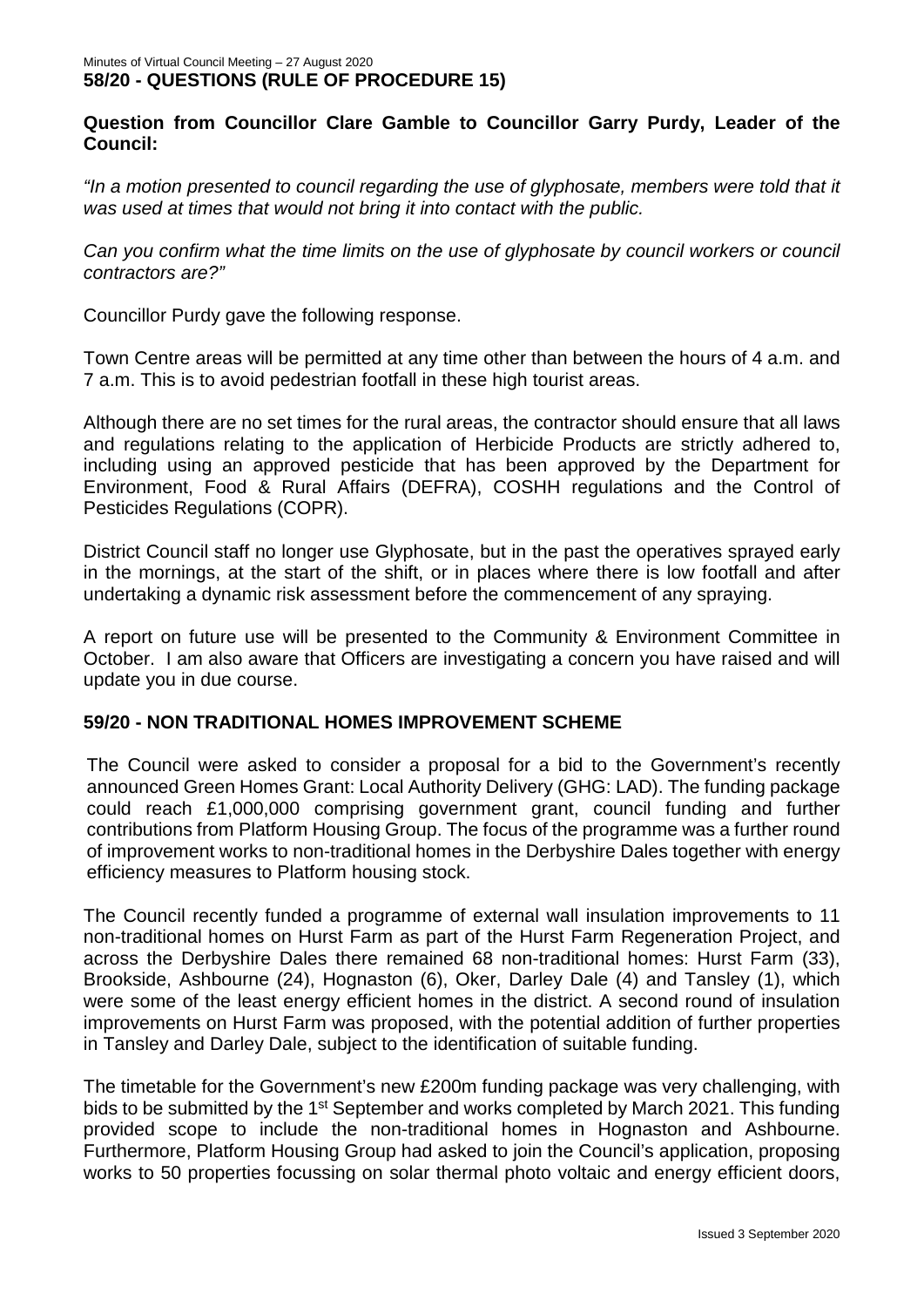with a total project cost of £342,000. Including Platform strengthened the Council's application and would help to meet the minimum funding requirement of £500,000.

The background and current situation regarding non-traditional homes and the Hurst Farm Estate regeneration project were set out in sections 2 and 3 of the report, together with the potential funding ideas to undertake the works.

Following approval by Council, the works would begin in Q3 2020, with a programmed finish by the end of Q4 2020.

It was moved by Councillor Tony Morley, seconded by Councillor Jason Atkin and

**RESOLVED** (unanimously) That Council approve the inclusion of £1,000,000 within the Capital Programme for 2020/21 for the improvements to homes as set out in the report.

### **60/20 – ASHBOURNE RECREATION GROUND PAVILION**

The Council were asked to consider terms for a lease of land and associated sports pitches to Ashbourne Recreation Ground Sport & Community Partnership ("ASCP"); the provision of capital contributions to the scheme comprising a new sports pavilion building and a programme of sports pitch improvements; and to consider the early release of some of the capital funding.

A report on the Ashbourne Pavilion project was originally presented to the Community & Environment Committee on 7 June 2018, when approval was given to enter into a 50 year lease of the site of the existing Memorial Pavilion to ACSP, subject to conditions listed in the report. The terms of the proposed lease agreement were included in the Heads of Terms at Appendix 1 to the report and terms for a Construction Licence to cover the demolition and construction phase of the project, were included in the Heads of Terms at Appendix 2 to the report.

If no adverse comments were received, the lease would progress as indicated; however should any fundamental objections be received, these would be reported to a future meeting of Council. Ashbourne Town Council had submitted questions that they asked be considered by the Community & Environment Committee, to which written responses would be provided in due course.

It was recommended that the capital contribution of £70,000 proposed in the 2018 report be revised to £79,000 from within the existing Capital Programme budgets, together with S106 funds of £71,573 relating to the Redrow Homes Leys Farm development (when received) to ASCP as match funding towards the proposed redevelopment scheme. ASCP had requested the release £34,980 of the above funding now to cover the cost of professional fees incurred by the Group for work up to start on site. An additional request for further capital funding had recently been received from ASCP as outlined in the letter at Appendix 3 to the report.

The pitch improvement programme was outlined in the report, and the Pitch Improvement Plan undertaken by the Institute of Groundsmanship in February 2019 was set out in Appendix 4 to the report.

Due to the nature of the proposed lease and the fact that the football pitches and part of the site of the proposed new Pavilion comprised public open space, formal Public Open Space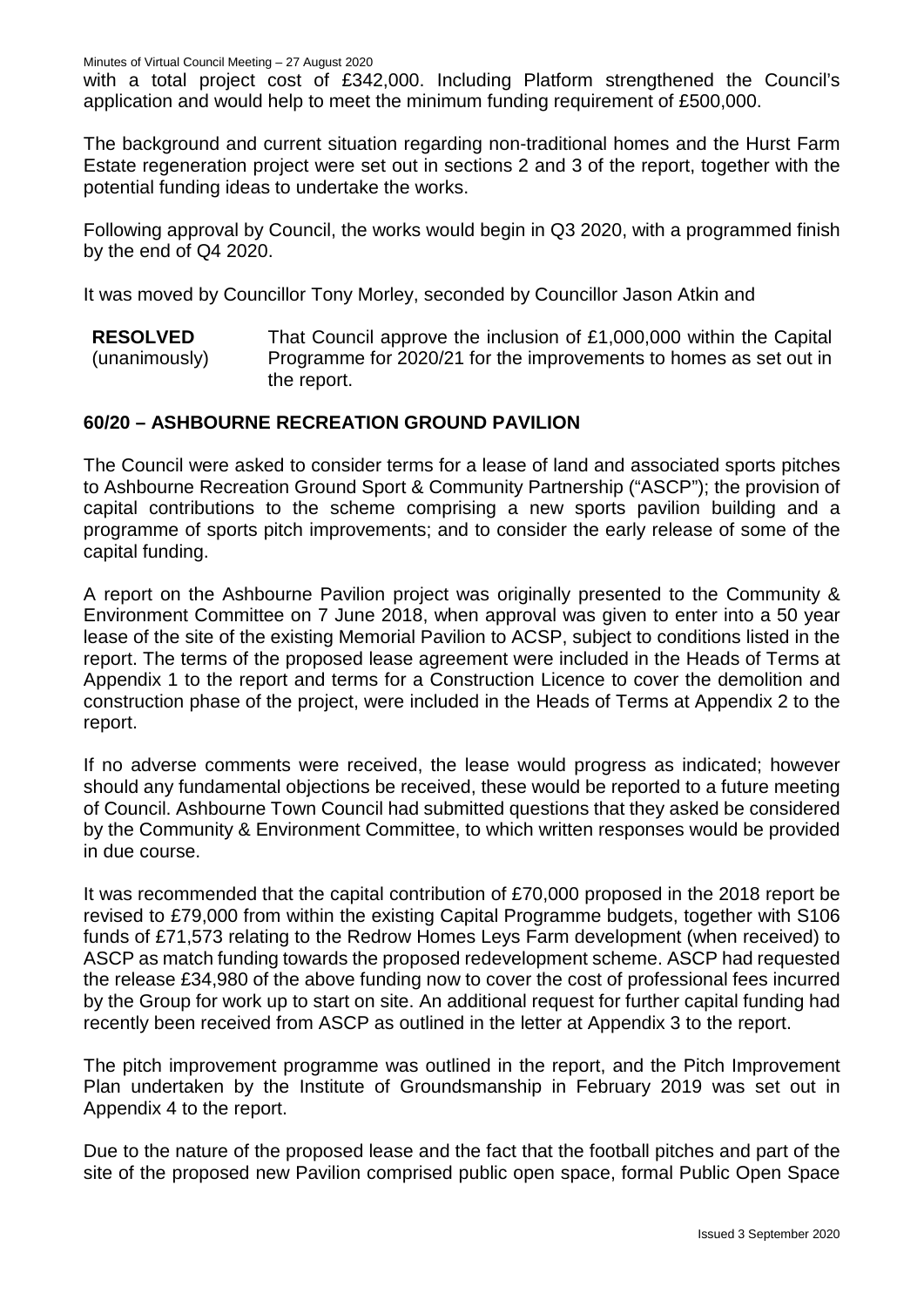Minutes of Virtual Council Meeting – 27 August 2020

Consultation was currently taking place. It was reported that no other expressions of interest had been received.

An amendment to Recommendation 5 in the Resolution was made, as highlighted in bold below:

It was moved by Councillor Sue Bull, seconded by Councillor Tom Donnelly and

- **RESOLVED** (unanimously) 1. That, subject to Public Open Space Consultation, approval is granted to enter into an Agreement for Lease and, subject to appropriate terms being met, a 50 year lease of land at Ashbourne Recreation Ground with Ashbourne Recreation Ground Sport and Community Partnership (Charity No 1178134) (ASCP) as indicated in the plan and Heads of Terms at Appendix 1 to the report.
	- 2. That, subject to the entering into the long term lease in Appendix 1 to the report, approval is given to enter into the Construction Licence with ASCP as indicated in the plan and Heads of Terms at Appendix 2 to the report.
	- 3. That, subject to the entering into the long term lease in Appendix 2 to the report, approval is given to provide a revised amount of £79,000 from within the existing Capital Programme budgets together with S.106 funds of £71,573 relating to the Redrow Homes Leys Farm development (when received) to ASCP as match funding towards the proposed redevelopment scheme.
	- 4. That consideration is given to releasing the amount of £36,000 from the above funds immediately to meet the cost of professional fees incurred by the ASCP to date.
	- 5. That the request for additional capital funding recently received from the ASCP included as Appendix 3 to the report is considered and, should additional funding be approved, appropriate provision is made in the Capital Programme **once a further report has been brought back to Council.**
	- 6. That the Pitch Improvement Programme for the 3 football pitches outlined in Appendices 4 and 5 to the report is approved and the associated increased revenue funding required of £42,000 over a 6 year period should external grant funding for this amount not be available is noted.

There followed a 10-minute adjournment.

## **61/20 - PROVISIONAL REVENUE AND CAPITAL OUTTURN 2019/20, REVISED REVENUE BUDGET 2020/21, CAPITAL PROGRAMME AND MEDIUM TERM FINANCIAL PLAN**

Councillor Claire Raw left the meeting at 7.25pm prior to discussion of this item.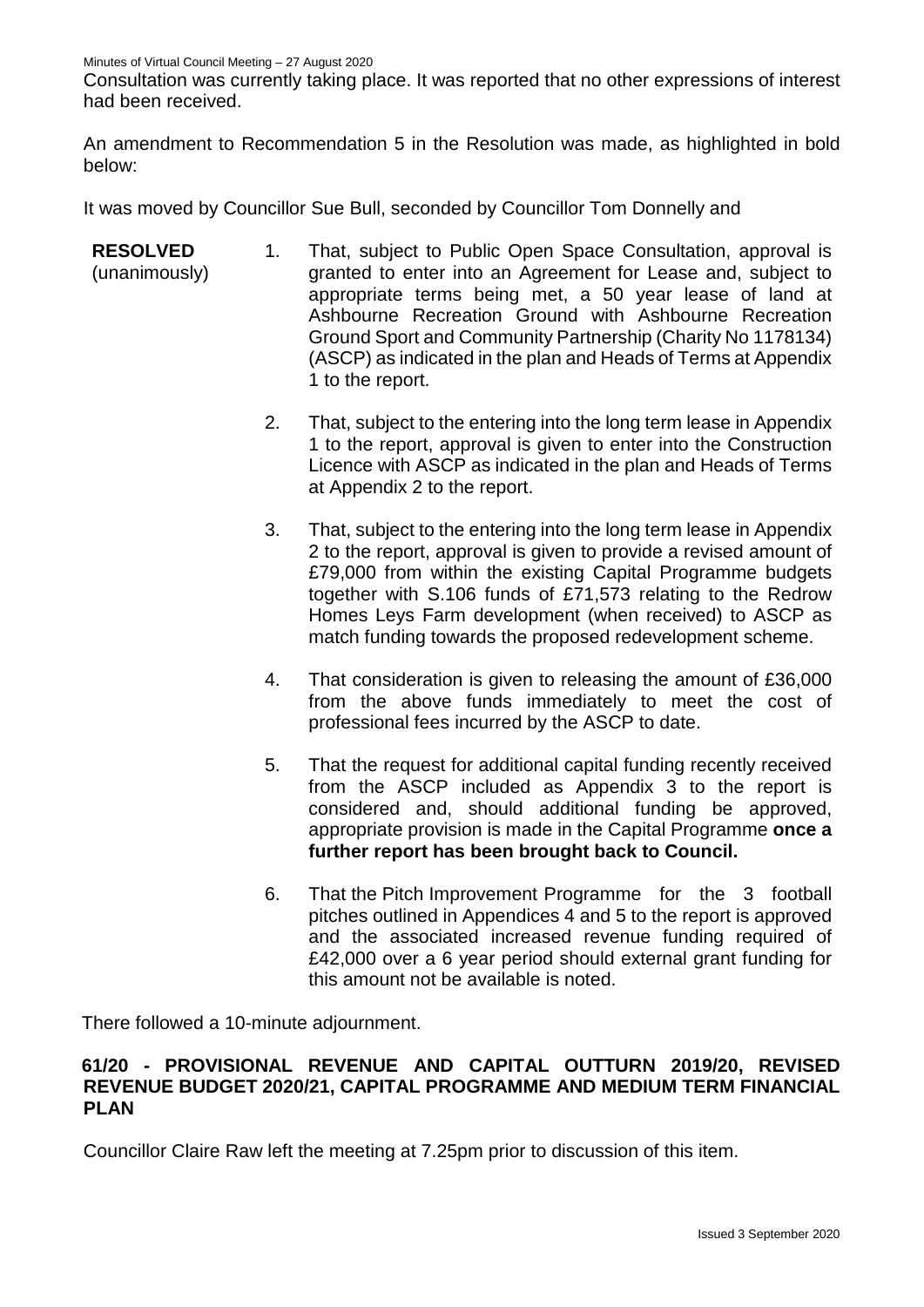The Council was asked to consider a report on the provisional financial outturn for the District Council's Revenue and Capital spending for the year ended 31<sup>st</sup> March 2020 and significant variations from the revised budget. The report also sought approval for the updated Capital Programme for 2019/20 to 2023/24, revised revenue budget for 2020/21 and an updated Medium Term Financial Plan (MTFP) for 2020/21 to 2024/25, with key points summarised below:

- 1. The provisional outturn on the revenue account for 2019/20 showed a balance of £490,533 against revised estimates, which is recommended to be transferred to the Funding Uncertainties Reserve. Key reasons for the variance were highlighted in the report.
- 2. The provisional outturn for the 2019/20 capital programme was an under-spend of £498,000 against the revised capital programme that was approved in March 2019 and updated in May 2019, December 2019 and March 2020. Key schemes that contributed to this underspend were given in the report below. Most of the under-spend had been treated as "slippage" and moved into the revised capital programme for 2020/21.
- 3. If the recommendations of this report were approved, the provisional outturn was that Council would maintain its general fund balances at £2.0m at 31 March 2020 and increase earmarked reserves from £14.0m to £17.7m for the same period.
- 4. It was necessary to update the budget for 2020/21 to take account of the impact of the coronavirus lockdown on the Council's income and expenditure. Further clarity was awaited on the level of financial support that would be available from the government, but at the time of writing the report it was projected that it would be necessary to transfer £744,000 to balance the budget. It was proposed to initially utilise the £490,533 balance in the Funding Uncertainty Reserve, with the additional expected pressure of £253,467 to be financed by a contribution from the General Reserve.
- 5. An updated Medium Term Financial Plan had been prepared to reflect the 2019/20 out-turn and events that had occurred since the budget and MTFP were approved in March 2020. The updated MTFP indicated that ongoing annual savings of approximately £500,000 would be required to balance the revenue budget from 2021/22.

A summary of General Fund Reserves and Provisions was tabled in paragraph 2.5 of the report and detailed in Appendix 2 to the report.

The figures for council tax and business rates were set out in paragraph 2.6 of the report.

The budget (capital programme) for 2019/20 was set in March 2019 at £3,925,893. This had been revised during the year to reflect progress on schemes and the addition of new schemes. In March 2020 the Council approved a revised capital programme for 2019/20 of £2,533,457. The provisional outturn for 2019/20 was £2,035,085. Details of spending against each scheme were set out in Appendix 3 to the report and summarised in paragraph 3.2 of the report and it was recommended that most of the underspending from 2019/20 be carried forward as slippage into 2020/21.

The revised capital programme for 2020/21 had been updated to reflect slippage. Details were set out in Appendix 3 to the report, and summarised in the body of the report. However, in light of the amendment to the previous resolution (Minute No. 50/20 above) it was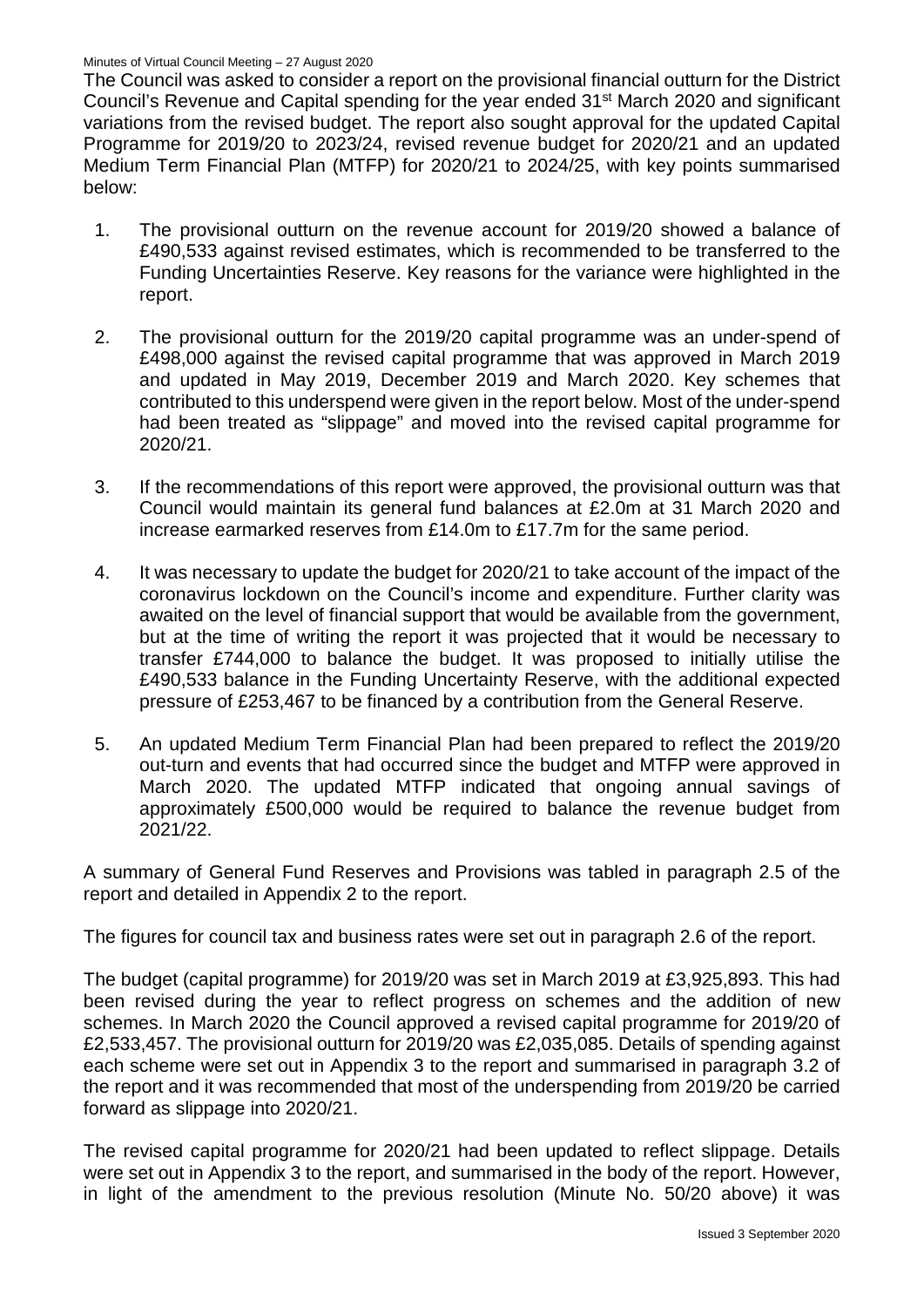Minutes of Virtual Council Meeting – 27 August 2020

necessary to update the revised capital programme for 2020/21 from £1,368,573 to £1,193,573; and the financing arrangements for 2020/21 from £9,114,092 to £8,939,092 to take account of the £175,000 additional funding for the Ashbourne Recreation Ground Pavilion project not yet committed. This was reflected in the amended Resolution below.

A number of future capital liabilities and potential new projects (attached as Appendix 4 to the report) that would be required in the next 1-2 years had not been included in the revised capital programme.

Taking all of the factors in the report into account, the revised estimates for 2020/21 were summarised in the Medium Term Financial Plan (MTFP) attached as Appendix 5 to the report, with the overall impact being an additional £744,000 expenditure which was recommended to be financed from the Funding Uncertainties Reserve as far as possible, with excess costs currently proposed to be funded from the General Reserve.

The recommendations made in the report had been reflected in the draft Statement of Accounts, which would be published on the Council's website. The Statement of Accounts was subject to an independent audit, carried out by Mazars LLP and the audited Statement of Accounts would be presented for approval at the Council meeting to be held in November 2020.

The impact on reserves and balances of the revised revenue budget for 2020/21 and the updated capital programme was set out in Appendix 2 to the report.

Key events for 2020/21 and beyond were set out in Section 7 of the report.

It was moved by Councillor Garry Purdy, seconded by Councillor Susan Hobson and

| <b>RESOLVED</b><br>(unanimously) | 1. | That the General Fund Revenue and Capital Outturn reports for<br>2019/20 be noted;                                                                                                                                                      |
|----------------------------------|----|-----------------------------------------------------------------------------------------------------------------------------------------------------------------------------------------------------------------------------------------|
|                                  | 2. | That the General Fund Revenue Account for the year 2019/20<br>be balanced by a transfer of £490,533.33 into the Funding<br><b>Uncertainties Reserve;</b>                                                                                |
|                                  | 3. | Members note that the revenue account for 2019/20 is<br>balanced.                                                                                                                                                                       |
|                                  | 4. | That the provisional Capital Out-turn, as detailed in Appendix 4<br>to the report, and financing arrangements for 2019/20, in the<br>sum of £2,035,084.92 are approved;                                                                 |
|                                  | 5. | That the revised Capital Programme as detailed in Appendix 4<br>to the report and including new bids totalling £1,193,573, and<br>financing arrangements for $2020/21$ , in the sum of £8,939,092<br>are approved;                      |
|                                  | 6. | That the Capital Programmes for 2021/22 to 2023/24, as<br>detailed in Appendix 4 to the report, for the sum of £3,178,176,<br>are approved;                                                                                             |
|                                  | 7. | That the potential future capital programme liabilities outlined in<br>Appendix 5 to the report are noted.                                                                                                                              |
|                                  | 8. | That the revised budget for 2020/21, as detailed in Appendix 3<br>to the report, and the proposed financing of £490,533.33 from<br>the Funding Uncertainties Reserve followed by £253,466.66<br>from the General Reserve, are approved; |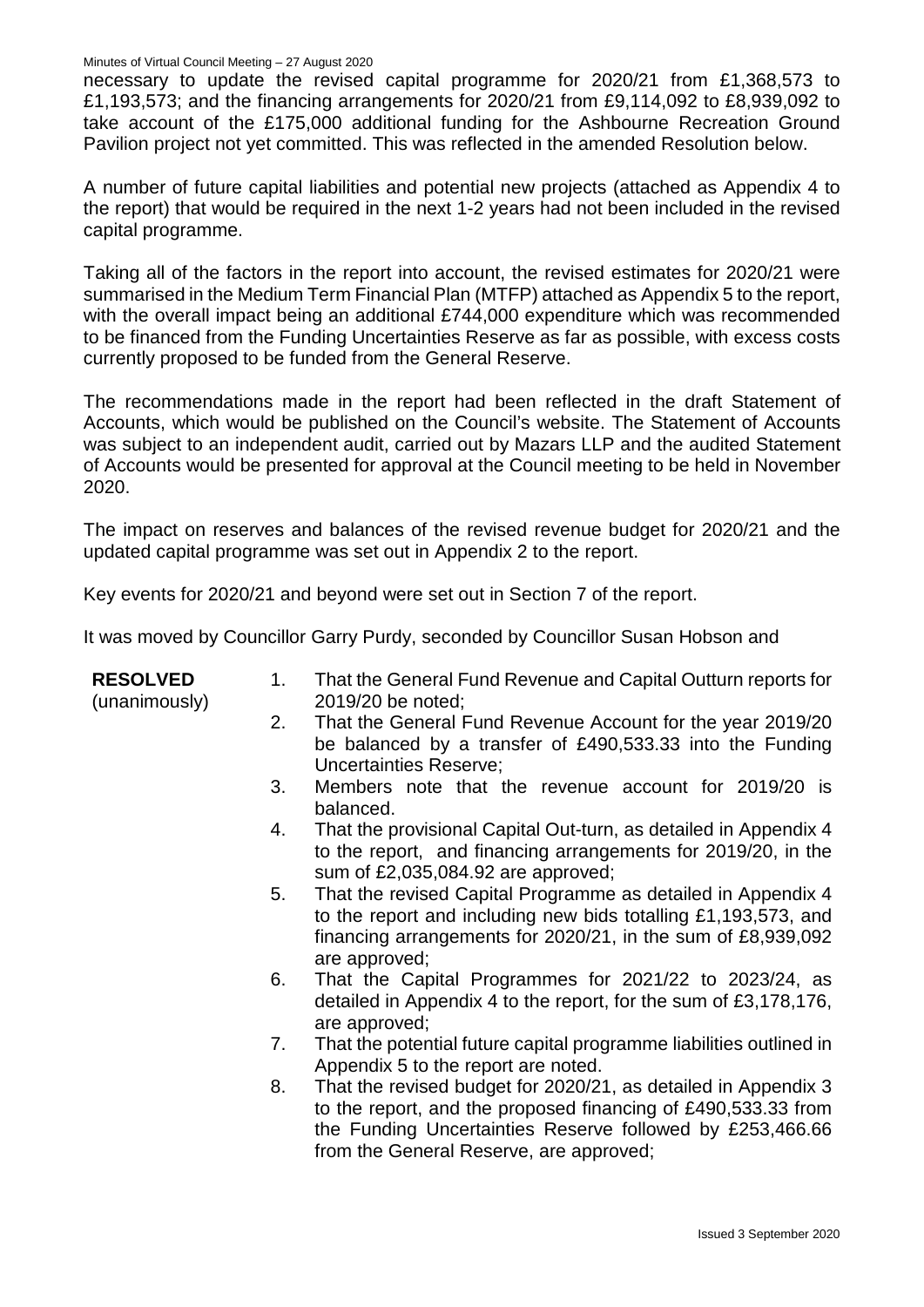- 9. That the updated Medium Term Financial Plan 2020/21 to 2024/25, as shown in Appendix 3 to the report, and revised Corporate Savings Target of £500,000 are approved;
- 10. That the summary of revenue balances, provisions and earmarked reserves, set out in Appendix 2 to the report, is noted.

# **62/20 - COVID-19 COUNCIL TAX HARDSHIP FUND 2020/21 & REVIEW OF POLICY ON DISCRETIONARY COUNCIL TAX DISCOUNTS**

The Council were asked to approve the way in which additional funds payable by the MHCLG in the form of a Council Tax Hardship Fund were spent in the Derbyshire Dales to provide relief for local residents impacted adversely by COVID-19. It also sought approval for an updated policy for discretionary council tax discounts to provide for these hardship payments and address other changes.

The sum of £338,264 had been allocated by the Ministry of Housing, Communities and Local Government to Derbyshire Dales in order to support to billing authorities to deliver relief to council tax payers impacted adversely by COVID. Whilst the report sought Members' approval on how the funds were to be spent, it was noted that the Government expected billing authorities to provide all recipients of working age local council tax support ('LCTS') during the financial year 2020-21 with a further reduction in their annual council tax bill of at least £150.

The Council's Benefits Team administered the approved 2020/21 Local Council Tax Support Scheme, as set out in the report. The Benefits Section would automatically assess who was eligible for support from the Hardship Fund and automatically rebill those council taxpayers. Whether or not a taxpayer had been affected by COVID-19, directly or indirectly, should not be taken into account in assessing eligibility for this reduction.

The cost of awarding Hardship Payments, as MHCLG proposed, had been calculated using Capita's updated specialist software, issued for this purpose. Some speculative scenarios in regard to the likely cost of Hardship were tabled in the report. The Council has already given approval (on 9 April) to pay Hardship awards from the MHCLG fund up to a maximum of £150 per household. For reasons set out in the report it was recommended that the baseline award of Hardship assistance should be increased to £200 per household in 2020/21 (or the balance of a household's bill if less), leaving around £61,500 to fund any ad hoc section 13A reliefs.

The Council's policy for Council tax discretionary reliefs (local discounts) had been reviewed and updated, as shown in paragraph 3.1 of the report. A copy of the revised policy was attached as Appendix 1 to the report.

It was moved by Councillor Garry Purdy, seconded by Councillor Susan Hobson and

- **RESOLVED** (unanimously) 1. That approval be given to increase the award of Hardship Assistance to £200 (or the balance of the council tax bill if less than £200) where a household has been or is in receipt of Council Tax Support during 2020/21.
	- 2. That the changes to the Council's policy for Council Tax Discretionary Reliefs under Section 13A (1) (C) of the Local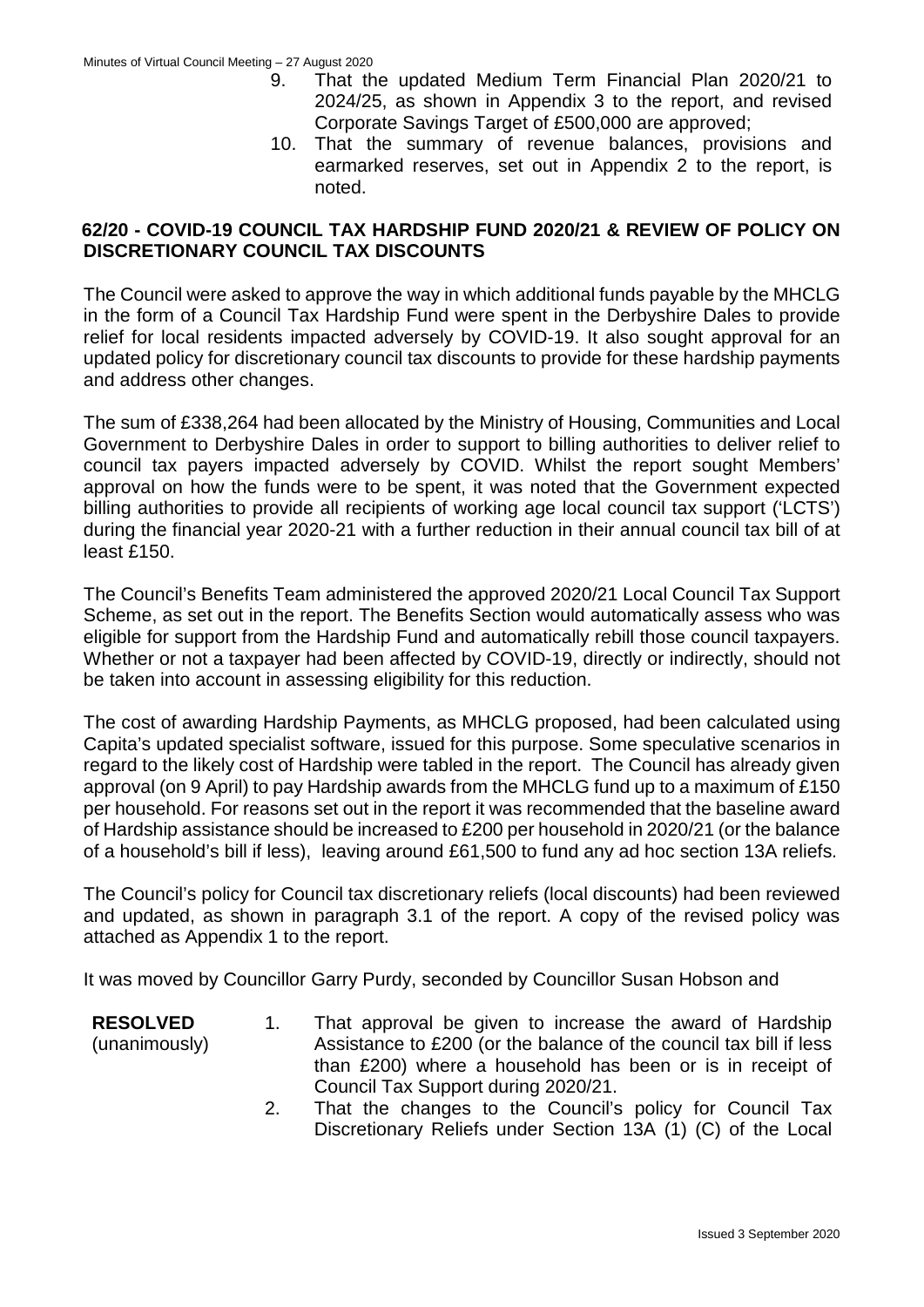Government Finance Act 1992 as set out in this report are approved;

3. That delegated authority be given under the Local Government Finance Act 1992 – Section 13A (1) (C), allowing the Director of Resources and the Benefits Manager to make ad hoc awards from the balance of the Council Tax Hardship Fund, supplementing the £200 initial award, for deserving households identified as having severe financial vulnerability.

# **63/20 – DERBYSHIRE DALES SECTION 106 MONITORING FEES**

The Council considered changes to legislation that allowed Local Authorities to recover their costs associated with monitoring the operation and implementation of Section 106 Obligations. The report recommended that with immediate effect the District Council introduce a charging regime for monitoring the implementation of relevant Section 106 Obligations.

The Community Infrastructure Levy (Amendment) (England) (No.2) Regulations 2019 became law on 1 September 2019, in which the revised Regulation 122 now allowed fees to be paid to a local planning authority to cover the costs of monitoring planning obligations, subject to the provisions set out in the report. However, no guidance had yet been made available, nor had any definition been provided of what constituted 'fair and reasonable'. It was therefore considered appropriate for the District Council to determine how best to bring forward a charging regime which reflected local circumstances.

The three main costs associated with monitoring Section 106 Obligations by the District Council were listed in the report. Annual reports were presented to Council and quarterly reports were presented to the Corporate Leadership Team providing details of developer contributions received and monies allocated to specified projects or capital reserves.

The recommended approach that complied with the statutory requirements involved charging a monitoring fee per obligation based on the average number of hours the District Council's spent on monitoring; the number of covenants in the Section 106 Obligation, and the size of the development. A number of alternative models had been considered by Officers, as set out in Appendix 1 to the report. To account for the additional time required to monitor the larger, more complex developments it was recommended that the fee be increased on a proportionate basis to the size of development. The proposed percentage increase bands were tabled in the report. It was felt that this approach would lead to a 'fair and reasonable' fee.

The revised CIL Regulations (September 2019) also required local planning authorities to publish an annual 'Infrastructure Funding Statements' that obliged local planning authorities to set out all the Planning Obligations entered into, and the extent of financial contributions received and spent, during the previous 12 months. The first Infrastructure Funding Statement was due to be published by December 2020.

It was proposed that the charging regime for monitoring s106 Obligations be reviewed as part of the annual update of the Annual Infrastructure Funding Statement, thereby ensuring that the fees collected reflected the true monitoring costs.

It was moved by Councillor Jason Atkin, seconded by Councillor Chris Furness and